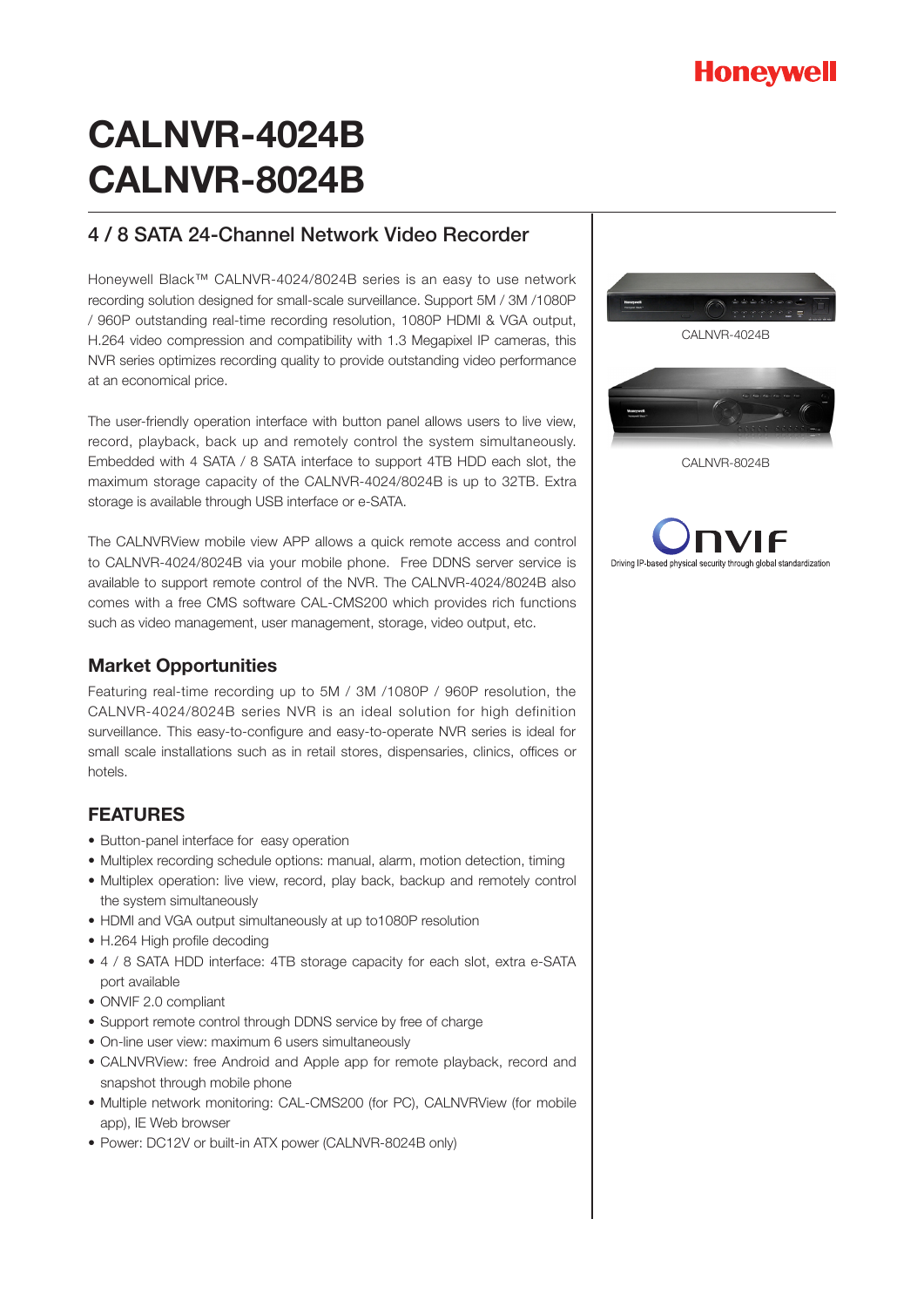# **CALNVR-4024B CALNVR-8024B**

### 4 / 8 SATA 24-Channel Network Video Recorder

### **SPECIFICATIONS**

| Model                |                                      | CALNVR-4024B                                                                                                                                      | CALNVR-8024B                  |
|----------------------|--------------------------------------|---------------------------------------------------------------------------------------------------------------------------------------------------|-------------------------------|
| System               | <b>Operating System</b>              | Embedded LINUX                                                                                                                                    |                               |
|                      | <b>System Resources</b>              | Simultaneous multi-channel live view, real-time recording, playback, network<br>operation, remote access, USB backup                              |                               |
| Interface            | User Interface                       | Support 16-bit true color graphical menu interface and mouse operation                                                                            |                               |
|                      | <b>Preview Screen</b>                | 1/4/8/16/24/32 Windows                                                                                                                            |                               |
| Video                | IP Video Input                       | 24 channels                                                                                                                                       |                               |
|                      | Video Standards                      | PAL (625 line, 50f/s), NTSC (525 line, 60f/s)                                                                                                     |                               |
|                      | Video Compression                    | H.264 High profile                                                                                                                                |                               |
|                      | Display Quality                      | Monitor: D1; VGA & HDMI: HD<br>(support 1920 x 1080, 1280 x 720, 1440 x 900, 1280 x 1024, 1024 x 768,<br>800 x 600)                               |                               |
|                      | <b>Play Quality</b>                  | 3 Megapixel / 1080P / 720P                                                                                                                        |                               |
|                      | Video Access                         | 8 channels 5M / 16 channels 3M / 24 channels 1080P / 32 channels 960P                                                                             |                               |
|                      | <b>Motion Detection</b>              | Support                                                                                                                                           |                               |
|                      | Audio Compression                    | G.711A                                                                                                                                            |                               |
| Audio                | <b>Bidirectional Talk</b>            | Support                                                                                                                                           |                               |
| Record & Playback    | Record Mode                          | Manual / Alarm / Video Detection / Timing                                                                                                         |                               |
|                      | Local Playback                       | 2 channels 5M / 4 channels 3M / 4 channels 1080P / 8 channels 960P real-<br>time                                                                  |                               |
|                      | Search Mode                          | Time / Calendar / Event / Channel                                                                                                                 |                               |
| Storage & Backup     | Space Occupation                     | Video: 1080P 80G / Day / Channel, 720P 26G / Day / Channel, 960H 24G /<br>Day / Channel, D1 16~20G / Day / Channel, Audio: 691.2M / Day / Channel |                               |
|                      | <b>HDD Redundancy</b>                | Support redundancy and partition                                                                                                                  |                               |
|                      | Record Storage                       | HDD, network                                                                                                                                      |                               |
|                      | Backup Mode                          | Network backup, USB HDD, USB writer, SATA writer                                                                                                  |                               |
|                      | Video Input                          | <b>RJ45</b>                                                                                                                                       |                               |
|                      | Video Output                         | 1 channel VGA, 1 channel HDMI                                                                                                                     |                               |
|                      | Audio Input                          | 1 channel RCA                                                                                                                                     |                               |
|                      | Audio Output                         | 1 channel RCA                                                                                                                                     |                               |
| Interface            | Alarm Input                          | 16 channels                                                                                                                                       |                               |
|                      | Alarm Output                         | 4 channels                                                                                                                                        |                               |
|                      | Net Interface                        | 1 RJ-45 10M / 100M / 1000M, self-adaptive Ethernet interface                                                                                      |                               |
|                      | PTZ Control                          | 1 RS485, support 18 kinds of PTZ protocols                                                                                                        |                               |
|                      | <b>USB Port</b>                      | 2 USB 2.0 port for mouse, backup, burning and upgrading                                                                                           |                               |
|                      | <b>HDD</b> Interface                 | 4 SATA, max.4TB each, 1 e-SATA                                                                                                                    | 8 SATA, max.4TB each,1 e-SATA |
| General              | Power Supply                         | 12V/6A                                                                                                                                            | Built-in ATX power            |
|                      | Operating Temperature                | $0^{\circ}$ C - +55 $^{\circ}$ C                                                                                                                  |                               |
|                      | Operating Humidity                   | 10%-90%                                                                                                                                           |                               |
|                      | <b>Dimensions</b>                    | 440(D) x 345(W) x 60(H) mm                                                                                                                        | 443(D) x 430(W) x 91(H) mm    |
| System compatibility | ONVIF Ver. 2.0                       |                                                                                                                                                   |                               |
| <b>CMS</b>           | CAL-CMS200                           |                                                                                                                                                   |                               |
| Mobile View APP      | CALNVRView for iPhone, iPad, Android |                                                                                                                                                   |                               |
| <b>DDNS</b>          | www.calnvrview.net                   |                                                                                                                                                   |                               |
| Certification        | CE, FCC, C-Tick                      |                                                                                                                                                   |                               |

Note: Honeywell reserves the right, without notification, to make changes in product design or specifications.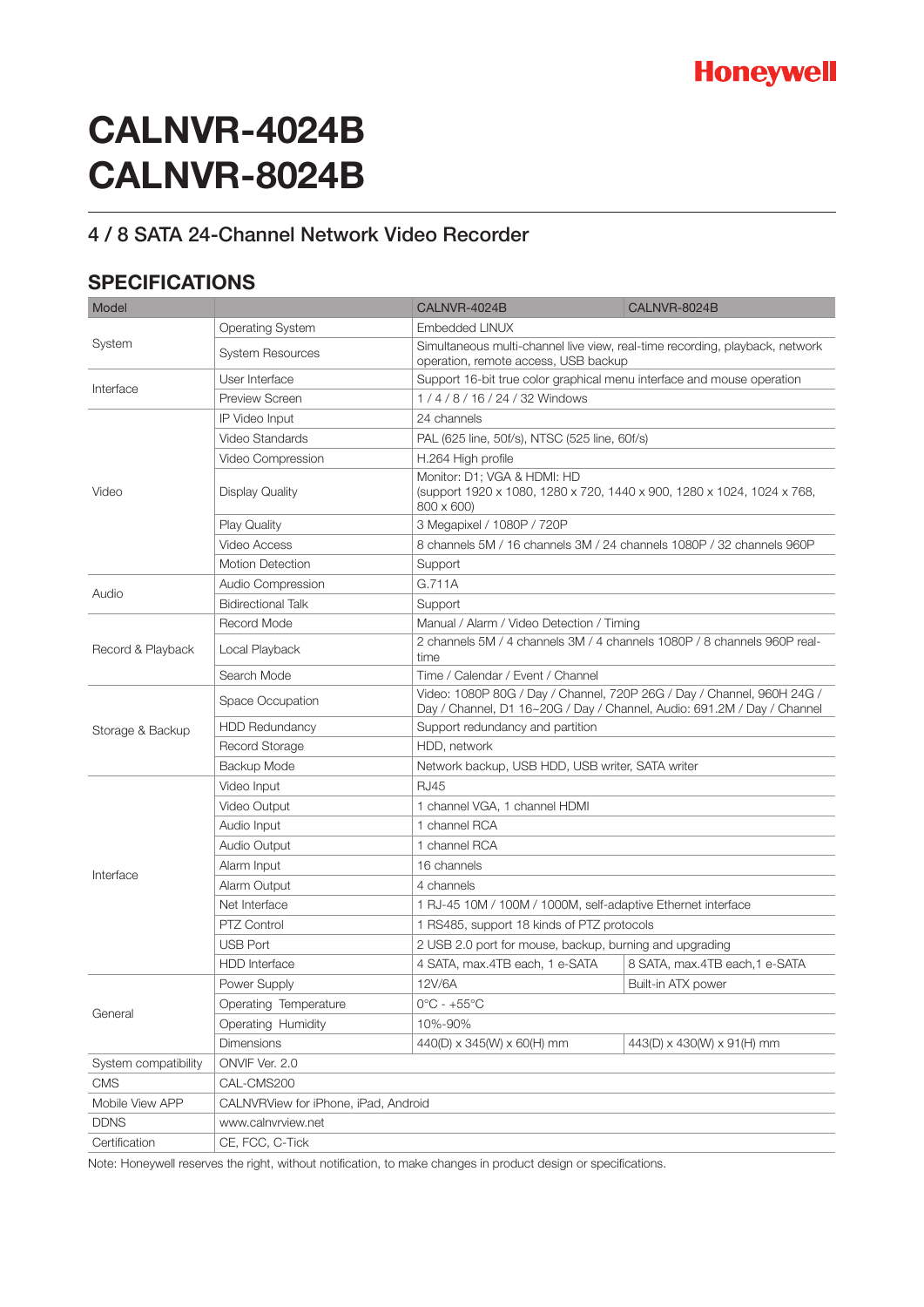

# **CALNVR-4024B CALNVR-8024B**

### 4 / 8 SATA 24-Channel Network Video Recorder

### **DIMENSION**

FRONT PANEL:



REAR PANEL:



CALNVR-4024B



CALNVR-8024B

### **ORDERING**

| CALNVR-4014B | 24-channel 1080P NVR, 4 HDD SATA Slot, max 16TB, e-SATA port,<br>DC12V/6A, ONVIF                     |  |
|--------------|------------------------------------------------------------------------------------------------------|--|
| CALNVR-8024B | 24-channel 1080P NVR, 8 HDD SATA Slot, max 32TB, e-SATA port, DC12V/6A,<br>Built-in ATX power, ONVIF |  |

### **PACKAGE**

| Qty | <b>Components</b>      |
|-----|------------------------|
|     | CALNVR-4024B/8024B NVR |
|     | Power Adapter          |
|     | Warranty Card          |
|     | Software CD            |
|     | <b>USB Mouse</b>       |
|     | <b>Install Screws</b>  |
|     | Remote Controller      |
|     | <b>User Manual</b>     |